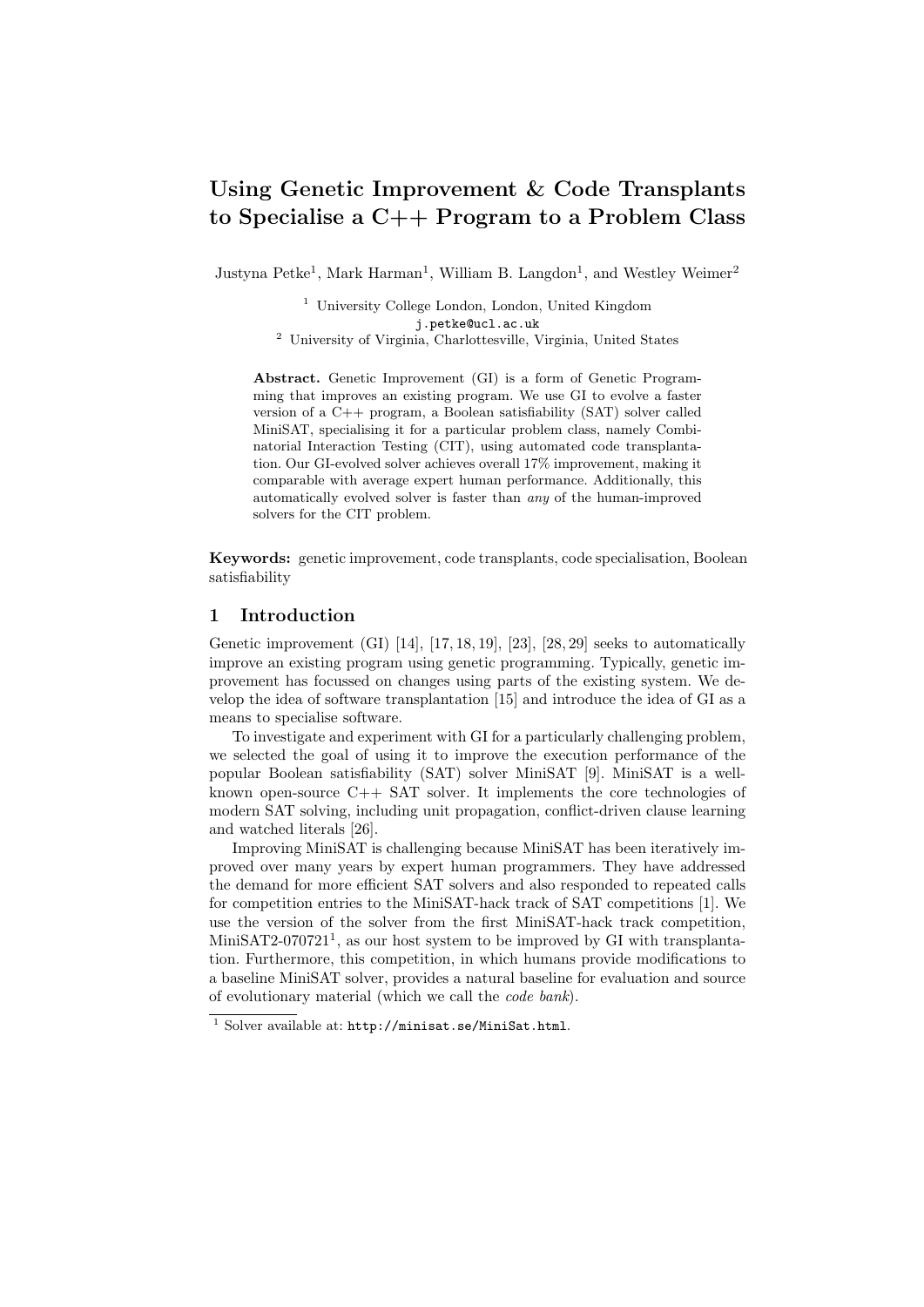MiniSAT has been repeatedly improved by human programmers, through three iterations of the MiniSAT-hack track of SAT solving competitions, organised biannually. Although GP has been applied to evolve particular SAT heuristics [3], [16], MiniSAT code has never previously been the subject of any automated attempt at improvement using genetic programming.

SAT solving has recently been successfully applied to Combinatorial Interaction Testing (CIT) [4], [21], allowing us to experiment with GI for specialisation to that problem domain. CIT is an approach to software testing that produces tests to expose faults that occur when parameters or configurations to a system are combined [22]. CIT systematically considers all combinations of parameter inputs or configuration options to produce a test suite. However, CIT must also minimise the cost of that test suite. The problem of finding such minimal test suites is NP-hard and has attracted considerable attention [7, 8], [12], [20], [24].

SAT solvers have been applied to CIT problems [4], [21], but the solution requires repeated execution of the solver with trial test suite sizes, making solver execution time a paramount concern. We follow the particular formulation of CIT as a SAT problem due to Banbara *et al.* [4], since it has been shown to be efficient.

The primary contribution of this paper is the introduction of multidonor software transplantation and the result of experiments demonstrating that GI can evolve human-competitive versions of a program specialised for a nontrivial problem class. We demonstrate this by improving the 2009 incarnation of MiniSAT. Section 2 introduces our approach to GI. Section 3 presents the set up of our experiments, the results of which are described in Section 4. Section 5 briefly outlines related work and Section 6 concludes.

# 2 Genetic Improvement with Multi-Donor Transplantation and Specialisation

We introduce our approach to GI, which uses multiple authors' code for transplantation and specialises the genetically improved software for a specific application domain (in this case CIT). We use a population-based GP. Our work is based on the genetic improvement framework introduced by Langdon and Harman [17] with minor changes. Since we are using a different program, we update the fitness function. We also do not target heavily-used parts of source code, since our program is much smaller than in previous work. Finally, we modify just one  $C_{++}$  file which contains the main solving algorithm. However, unlike Langdon and Harman [17], we use multiple donors and focus on specialising the program to improve it for a specific application domain.

Program Representation: We modify the code (in this case MiniSAT) at the level of lines of source code. A specialised BNF grammar is used to create a template containing all the lines from which new individuals are composed. Such a template is created automatically and ensures that classes, types, functions and data structures are retained. For instance, opening and closing brackets in  $C++$ programs are ensured to stay in the same place, but the lines between them can be modified. Moreover, initialisation lines are also left untouched. An extract of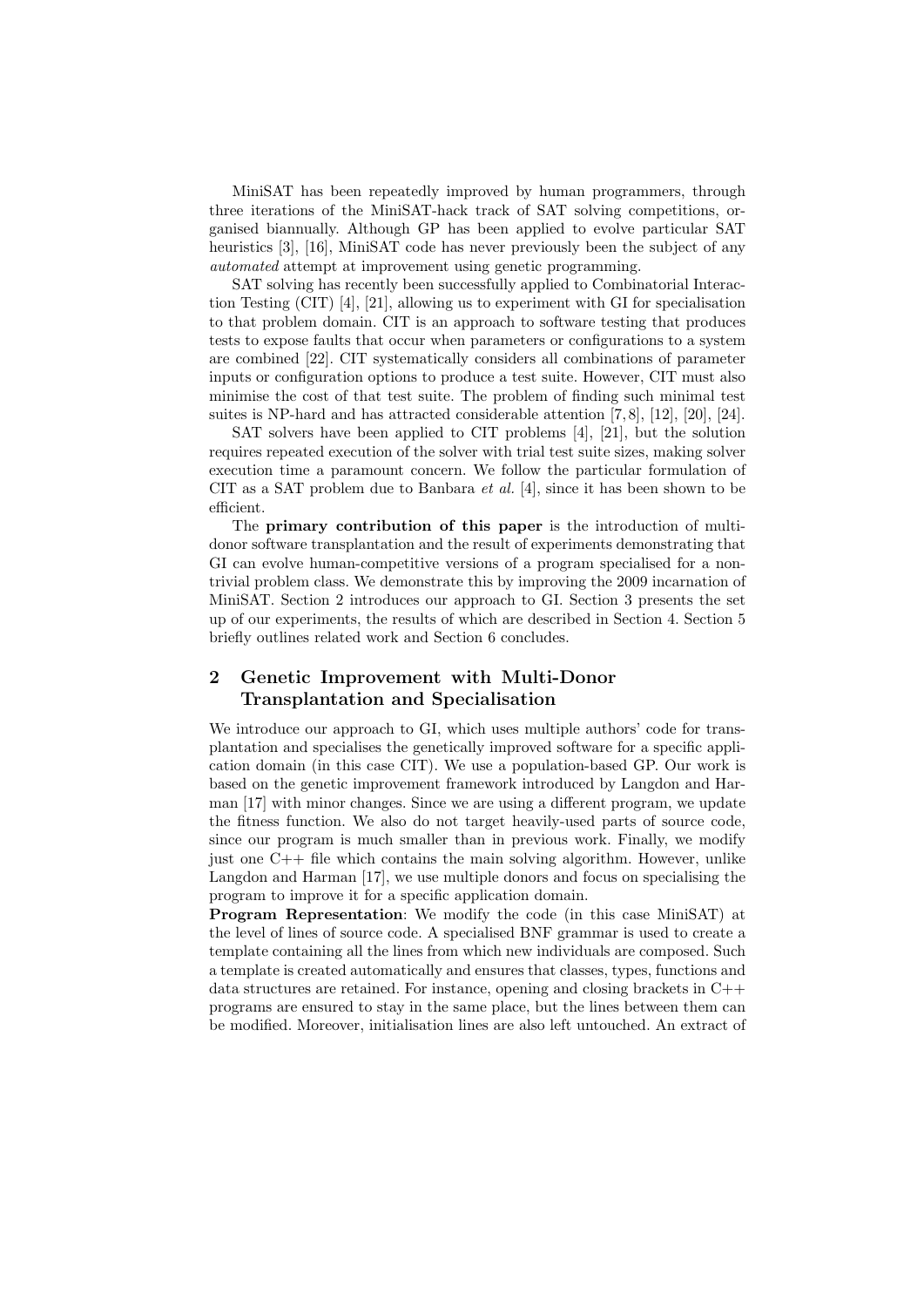a template for MiniSAT is shown in Figure 1. The genome used in our GP is a list of mutations (see below). Header files and comments are not included in our representation.

```
<Solver_156> ::= "{\n"
\text{Solver}\_157> ::= "Clause* c = Clause_new(ps, false);\n"
<_Solver_158>::= "clauses.push(c);"
<_Solver_159>::= "attachClause(*c);"
Solver 160> ::= "}\n"
```
Fig. 1. Lines 156–160 from the Solver.C MiniSAT file represented in our specialised BNF grammar. Lines marked with Solver can be modified.

Code Transplants: We propose to evolve one program by transplanting and modifying lines of code from other programs [15]. Thus our GP has access to both the host program being evolved, as well as the donor program(s). We call all the lines of code to which GP has access the code bank. The donor code statements are then available for mutations of the *host* instance, but need not be used in the same order. For example, our search may combine the first half of an optimisation from one version of MiniSAT with the second half of an optimisation from another and then specialise the resulting code to CIT problems. This re-use and improvement of existing developer expertise is critical to the success of our technique.

**Mutation Operator:** A new version of a program (i.e. a new *individual*) is created by making multiple changes to the original program. Each such mutation is either a DELETE, REPLACE or COPY operation. The changes are made at the level of lines of source code, with a special case for conditional statements. A DELETE operation simply deletes a line of code, a replace operation replaces a line of code with another line of code from the code bank and copy operation inserts a line of code from the code bank into the program. In the case of conditional statements, we focus on and modify their predicate expressions.<sup>2</sup> For instance, the second part of a FOR loop (e.g.,  $\textbf{i} < 0$ ) can only be replaced by the second part of another FOR loop (e.g.,  $i \leq 10$ ) and any IF condition can be replaced with any other if condition. Examples of the three mutation types are shown in Figure 2.

| $<$ Solver_159>                                                        | # Delete line 159                      |
|------------------------------------------------------------------------|----------------------------------------|
| <for3_solver_533><for3_solver_772></for3_solver_772></for3_solver_533> | # Replace the 3rd part of the 'for'    |
|                                                                        | # loop (i.e., loop variable increment) |
|                                                                        | # in line 533 with the 3rd part of     |
|                                                                        | # the 'for' loop in line 772           |
| < Solver 806>+< Solver 949>                                            | # Add line 949 in front of line 806    |

Fig. 2. Examples of the three types of mutations allowed.

Crossover Operator: We choose to represent each individual as a list of mutations with respect to the original, which we call the edit list. This representation allows our technique to apply to programs of significant size [13], since we do not

 $2$  In the case of a DELETE operation we replace the predicate expression with '0' to prevent compilation errors.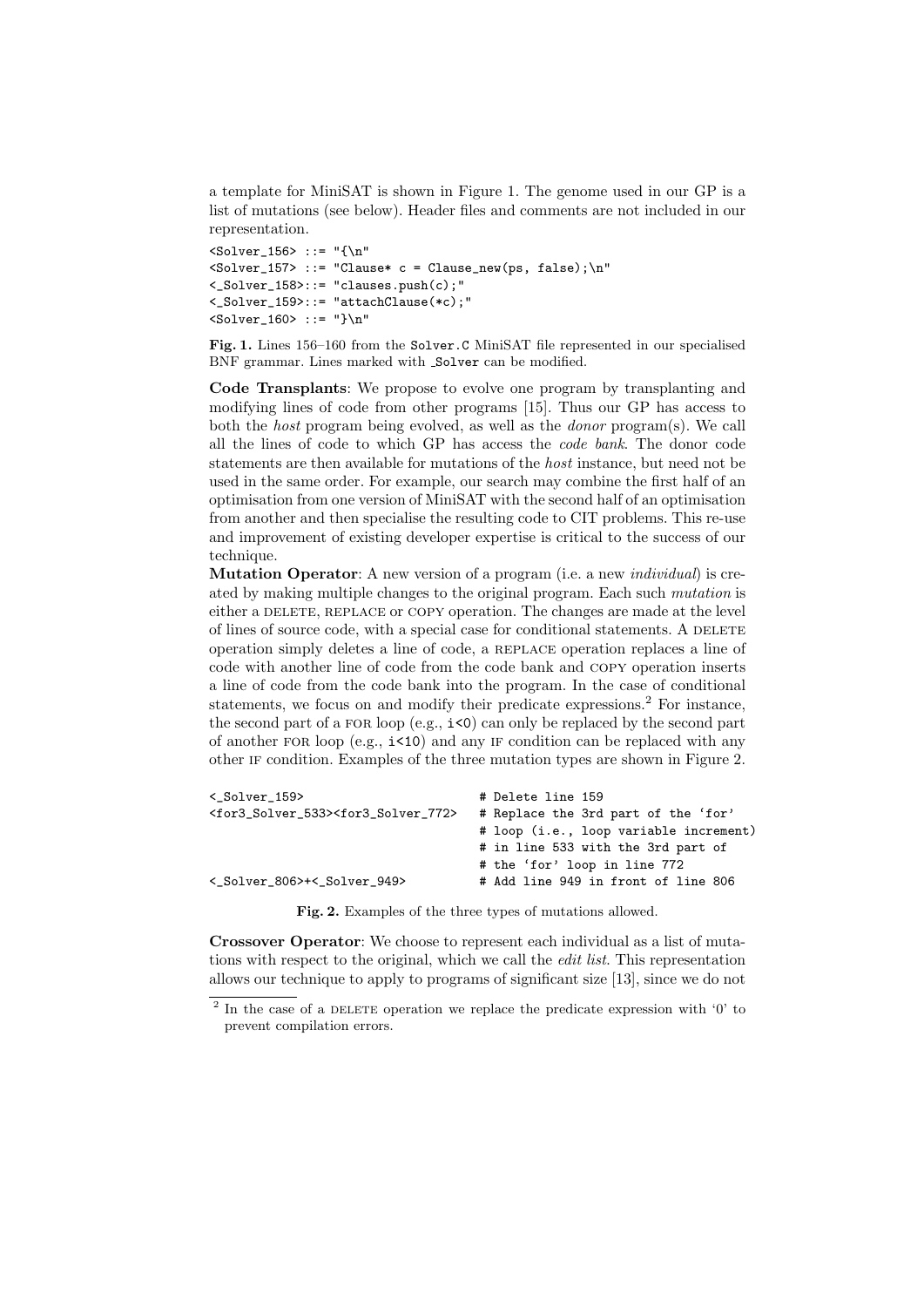keep the whole of each version of the program in memory — just a list of changes. When creating individuals for the next generation, a *crossover* operation simply concatenates two individuals from the current population by appending one list to another. The first parent is chosen based on its fitness value while the other is chosen uniformly among those individuals that compiled, as in previous work [17].

Fitness Function: We evaluate the fitness of an individual in terms of a combination of functional properties (those related to software correctness) and nonfunctional properties (those related to performance, quality of service, etc.) by observing its performance on SAT instances. Before the GP starts, the training set of SAT instances is divided into five groups by difficulty, which we meassure in required solving time. In each generation one test case is sampled uniformly from each group (or 'bin' following other terminology [17]) and all individuals are run on the selected test cases. This sampling helps to avoid overfitting. To evaluate an individual, the corresponding list of changes is applied to the original and the resulting source code is compiled, producing a new SAT solver that can then be executed (individuals that fail to compile are never selected).

To guide the GP search toward a more efficient version of the program, our fitness function takes into account both solution quality and program speed. For internal fitness calculations, efficiency is measured in terms of lines of code executed based on simple counter-based program instrumentation. The use of line counts (instead of CPU or wall-clock times) avoids environmental bias and provides a deterministic fitness signal. For the final presentation of our empirical results, timing measurements in seconds are also presented (see Section 4).

Selection: The GP process is run for a fixed number of generations (in our case 20) with a fixed population size (in our case 100). In the initial population each individual consists of a single mutation applied to the original program. After the fitness of each of the individuals is calculated, the fittest half of the population is chosen, filtered to include only those individuals that exceed a threshold fitness value. We focus on exploiting high-quality solutions, and thus our fitness threshold is set to select those individuals that either (1) return the correct answer in all cases, or (2) return the correct answer in all but one case and take no more than twice as long as the original solver.

Next, a set of offspring individuals is created using crossover on those selected from the current population. Also a new mutation is added to each of the parent individuals selected to create offspring. Both crossover and mutation are applied with 50% probability. If mutation is chosen, one of the three operations (i.e. REPLACE, COPY and DELETE) is selected with equal probability. If mutation and crossover do not create a sufficient number of individuals for the next generation, new individuals are created consisting of one mutation (in practice, this occurs 38% of the time). Finally, the fitness of the newly-created individuals is calculated, as described previously, and the process continues until the generation limit is reached.

Filtering: We have observed that many program optimisations are independent and synergistic. As a result, we propose a final step that combines all muta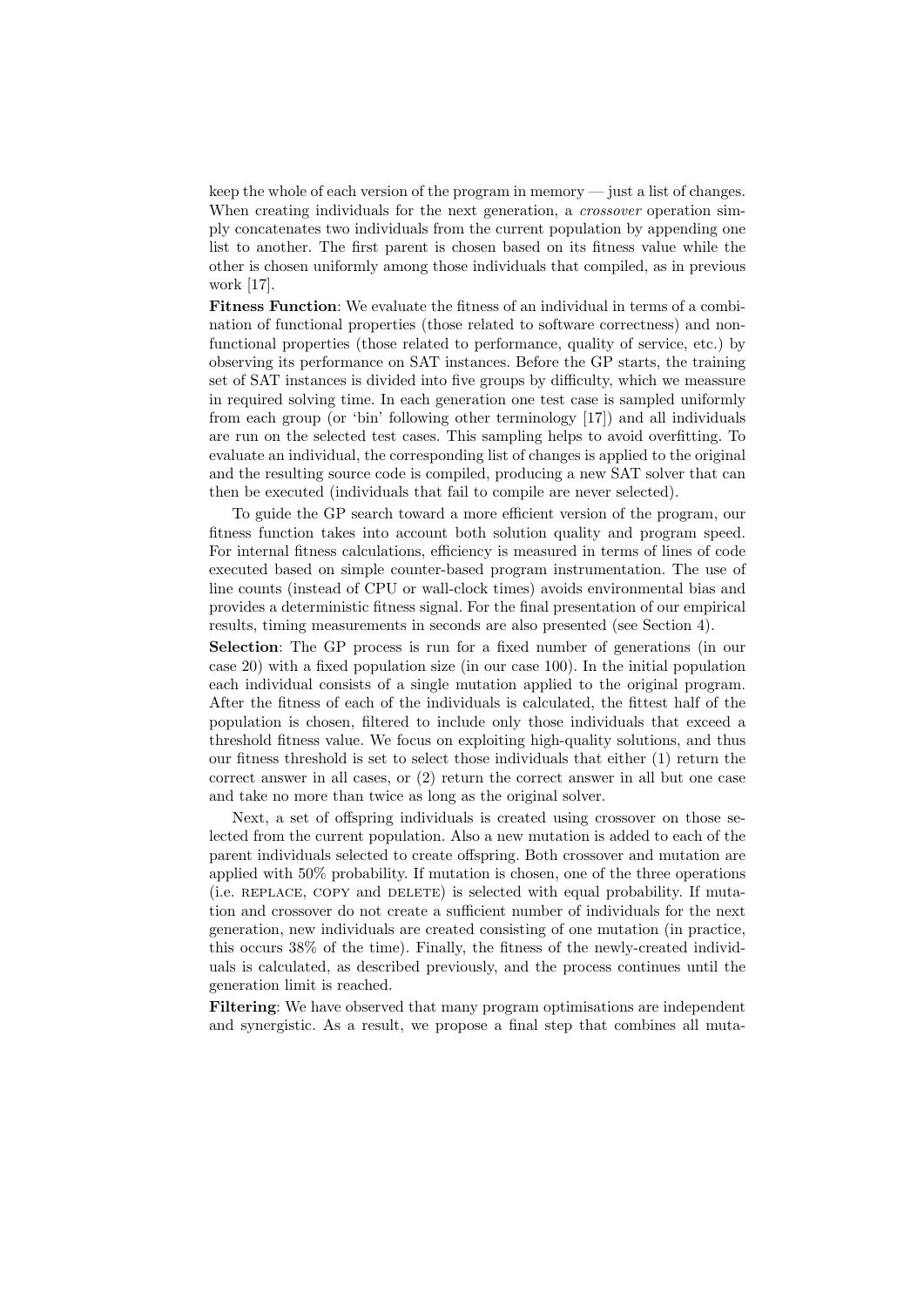tions from the fittest individuals evolved and retains all synergistic edits. This post-processing step is simplified by our edit list representation and helps to ensure that our final output benefits from more of the search space exploration conducted by the GP. Exploring all subsets of edits is infeasible. Our prototype implementation uses a greedy algorithm. Each mutation from the best individuals from all of our experiments is considered separately. We apply each operation to the original program and evaluate its fitness. Next, we order the mutations by their fitness value<sup>3</sup> and iteratively consider these adding only those edits that do not decrease fitness. Other efficient techniques, such as constructing a 1-minimal subset of edits [30], are possible.

#### 3 Experimental Setup

The main hypothesis investigated in this paper is:

Genetic improvement with transplantation finds faster CIT-specialised MiniSAT versions than any developed by expert human programmers.

Host & Donor Programs: We evolve MiniSAT2-070721, in particular the  $C++$  file containing its main solving algorithm. This version was used as a reference solver in the first MiniSAT-hack competition, organised in 2009. Unless otherwise noted, we use MiniSAT and MiniSAT2-070721 interchangeably. The main solver algorithm involves 478 of the 2419 lines in MiniSAT. For our experiments we use two donor programs, which altogether provide 104 new lines of source code. The first donor is the winner of the MiniSAT-hack competition from 2009, called "MiniSAT 09z". We refer to this solver as MiniSAT-best09. The second donor program is the "MiniSat2hack" solver, the best performing solver from the competition when run on our CIT-specific benchmarks. Thus we refer to this solver as MiniSAT-bestCIT. We also added all the donor code to MiniSAT and ran this hybrid solver for comparison. We refer to this solver as MiniSAT-best09+bestCIT.

Test Cases: Real-world SAT instances from the combinatorial interaction testing area can take hours or even days to run. Thus we evaluate MiniSAT performance on a set of synthetic CIT benchmarks. Using the encoding of Banbara et al. [4], we translated 130 CIT benchmarks into SAT instances<sup>4</sup>. We kept the number of values for each of the parameters the same in every instance. This allows us to verify observed results against public catalogues of best known results [8]. We use one-third of these CIT benchmarks in the training set (which is divided into five groups, as discussed in Section  $2<sup>5</sup>$  and the rest in the verification set. We use execution time to define instance difficulty and divide the

<sup>3</sup> Note that since each individual is represented by a list of edits (or mutations) and at the filtering stage we consider one mutation in turn, we use the word 'mutation' and 'individual' interchangeably.

<sup>4</sup> Benchmarks as well as the different MiniSAT versions are available by e-mail from Justyna Petke at j.petke@ucl.ac.uk.

<sup>&</sup>lt;sup>5</sup> The first two groups contain the fastest running instances, while those that require the longest time are in group five. Additionally, the second and fourth group contain unsatisfiable instances only, while the first and third only satisfiable ones.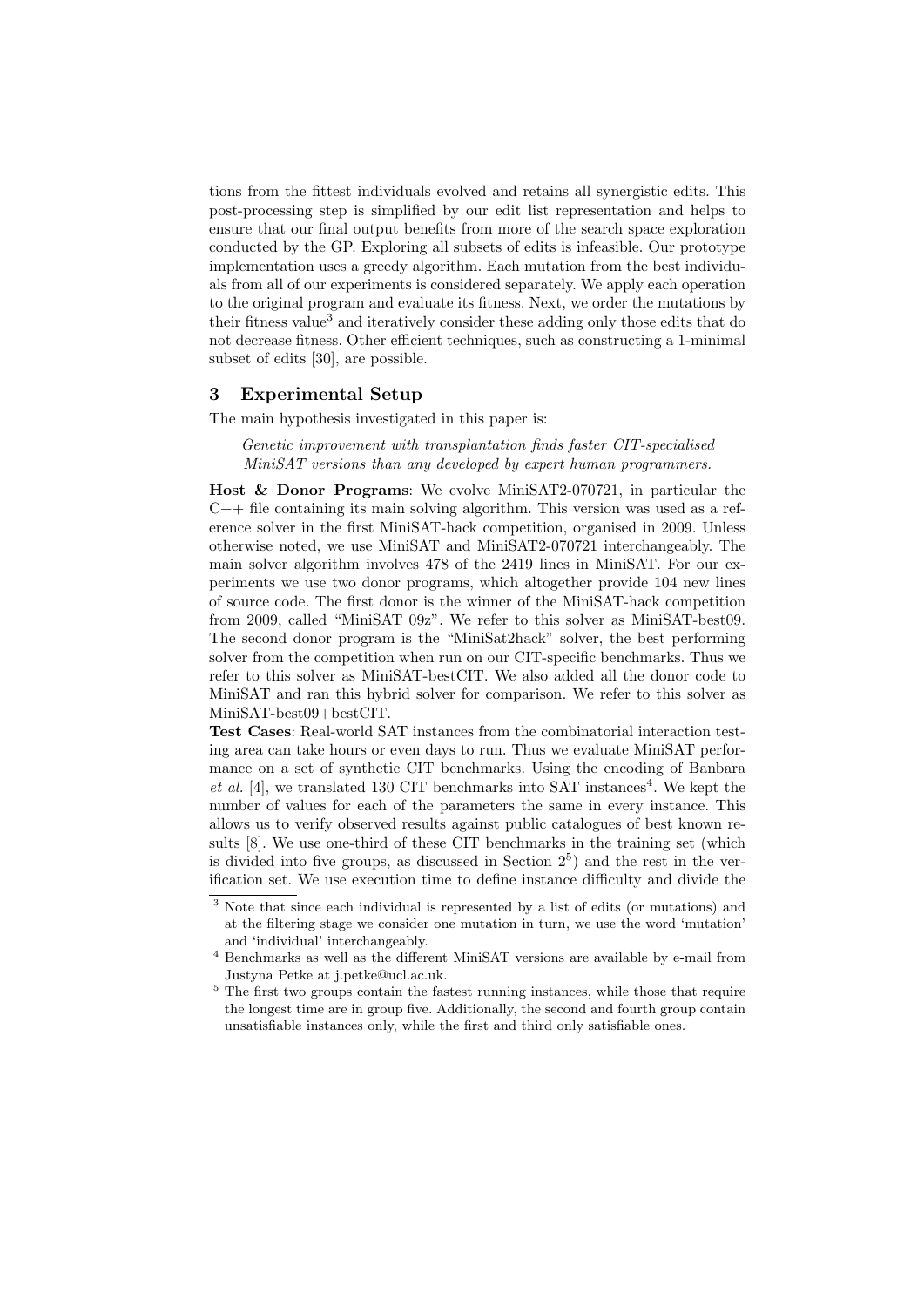training set into five groups based on that measure. The largest instances contain over 1 million SAT clauses and MiniSAT is able to produce an answer for each of these within 30 seconds.

Code Transplants: In our experiments the seeds of high-level human optimisations targeting a generic benchmark set serve as donor code and are selected and recombined with novel changes to produce a specialised host SAT solver.<sup>6</sup> We conduct three sets of experiments, varying the code bank while holding the rest of the GI process constant. The donor code is selected in turn from:

- 1. MiniSAT-best09;
- 2. MiniSAT-bestCIT;
- 3. MiniSAT-best09 and MiniSAT-bestCIT.

We compare our evolved solver with both the host and donor programs in each of the experiments. We call our evolved solver MiniSAT-gp. Finally, we refer to the solver that results from our postprocessing filtering step (see Section 2) as MINISAT-gp-combined.

# 4 Results

To evaluate the efficacy of our technique, we evolve improved and specialised versions of MiniSAT and compare them to human-improved SAT solvers in terms of both runtime cost and solution quality. While internal fitness calculations are measured in terms of lines of code executed, all final results are presented in terms of CPU time data based on runs on a 1.6GHZ Lenovo 3000 N200 laptop with an Intel Core 2 Duo processor and 2GB of RAM. The GP was run with a population size of 100 and 20 generations.

In all experiments the compilation rate (using MiniSAT's provided Makefile) was high, between 79% and 81%. This high compilation rate results from our use of a specialised BNF grammar for edits, preventing most syntax errors. Runtime data reported in Table 1 is an average of 20 runs of each solver. The number of lines of code executed in each of the runs stayed the same, while time variation was less than 3%.

#### 4.1 Transplanting from MiniSAT-best09

When the code bank included lines from the original as well as the overall best version of the solver from the MiniSAT-hack competition, GP produced a mutated version of MiniSAT that was, on average, over 5% faster than the original solver on CIT instances (see Table 1). None of the new code from MiniSATbest09 was selected by GP in the improved individual. We observe that the best solver from the competition — which evaluated on a general, non-CIT benchmark suite  $-$  was not the most efficient one on the instances from the CIT domain. In fact, the original MiniSAT without modifications was even faster

 $6$  Adding a donor statement X to the code bank is equivalent, in terms of the search space explored, to adding  $IF(0)$  X to the input program in a preprocessing step.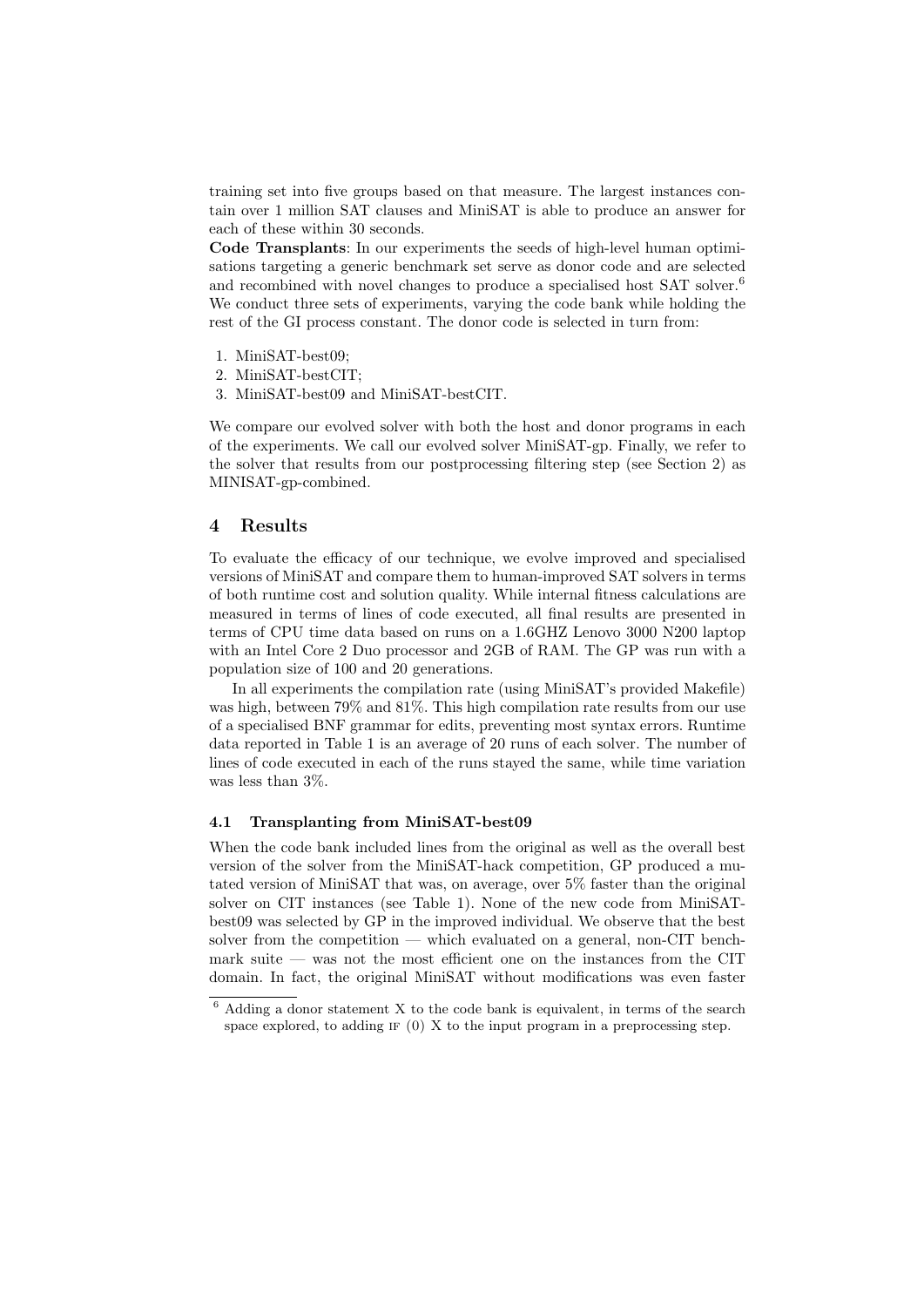Table 1. Normalized runtime comparison of MiniSAT versions, based on averages over 20 runs. The first four solvers are human written, the last four were evolved by our technique. The "Donor" column indicates the source of the donor code available in the code bank. "Lines" indicates lines of code executed, "Time" indicates CPU time executed (lower is better, all measurements normalized to original MiniSAT).

| Solver                     | Donor              | Lines | Time |
|----------------------------|--------------------|-------|------|
| MiniSAT (original)         |                    | 1.00  | 1.00 |
| MiniSAT-best09             |                    | 1.46  | 1.76 |
| MiniSAT-bestCIT            |                    | 0.72  | 0.87 |
| $MinISAT-best09 + bestCIT$ |                    | 1.26  | 1.63 |
| $MinISAT-gp$               | best09             | 0.93  | 0.95 |
| $MinISAT-gp$               | bestCIT            | 0.72  | 0.87 |
| $MinISAT-gp$               | $best09 + bestCIT$ | 0.94  | 0.96 |
| MiniSAT-gp-combined        | $best09 + bestCIT$ | 0.54  | 0.83 |

than the winner of the 2009 competition in this domain. It is thus not surprising that using donor code from MiniSAT-best09 did not admit the evolution of efficient solvers specialised to the CIT domain.

Evolution achieved runtime improvement by switching off if and for loop conditions. Also, execution times of certain for loops were decreased using replace operations. Table 2 shows all the mutations made in the fastest evolved version of MiniSAT.

Table 2. Mutations in the genetically improved solver (with best09 as donor).

| mutation       | mutated code           | changes |
|----------------|------------------------|---------|
| <b>DELETE</b>  | IF statement condition | 5       |
| <b>DELETE</b>  | line of code           |         |
| <b>REPLACE</b> | FOR loop condition     |         |
| <b>REPLACE</b> | IF statement condition |         |
| COPY           | line of code           |         |
| total          |                        |         |

Among the evolved changes, an addition operation on a variable used solely for statistical purposes was deleted, as were three assertions. The evolved changes specialised MiniSAT to the CIT instances tested, but did not retain functionality for instances from other domains. For example, one deletion removed a memory optimisation function, potentially increasing solver's chance of running into an out-of-memory error for larger instances.

#### 4.2 Transplanting from MiniSAT-bestCIT

In the next experiment the GP code bank contained source code both from the original MiniSAT solver as well as MiniSAT-bestCIT. The evolved version of MiniSAT is, on average, 13% faster than the original solver (see Table 1). Given that it usually takes hours or even days to run a SAT solver on real-world CIT instances, such a performance improvement could have a noticeable impact.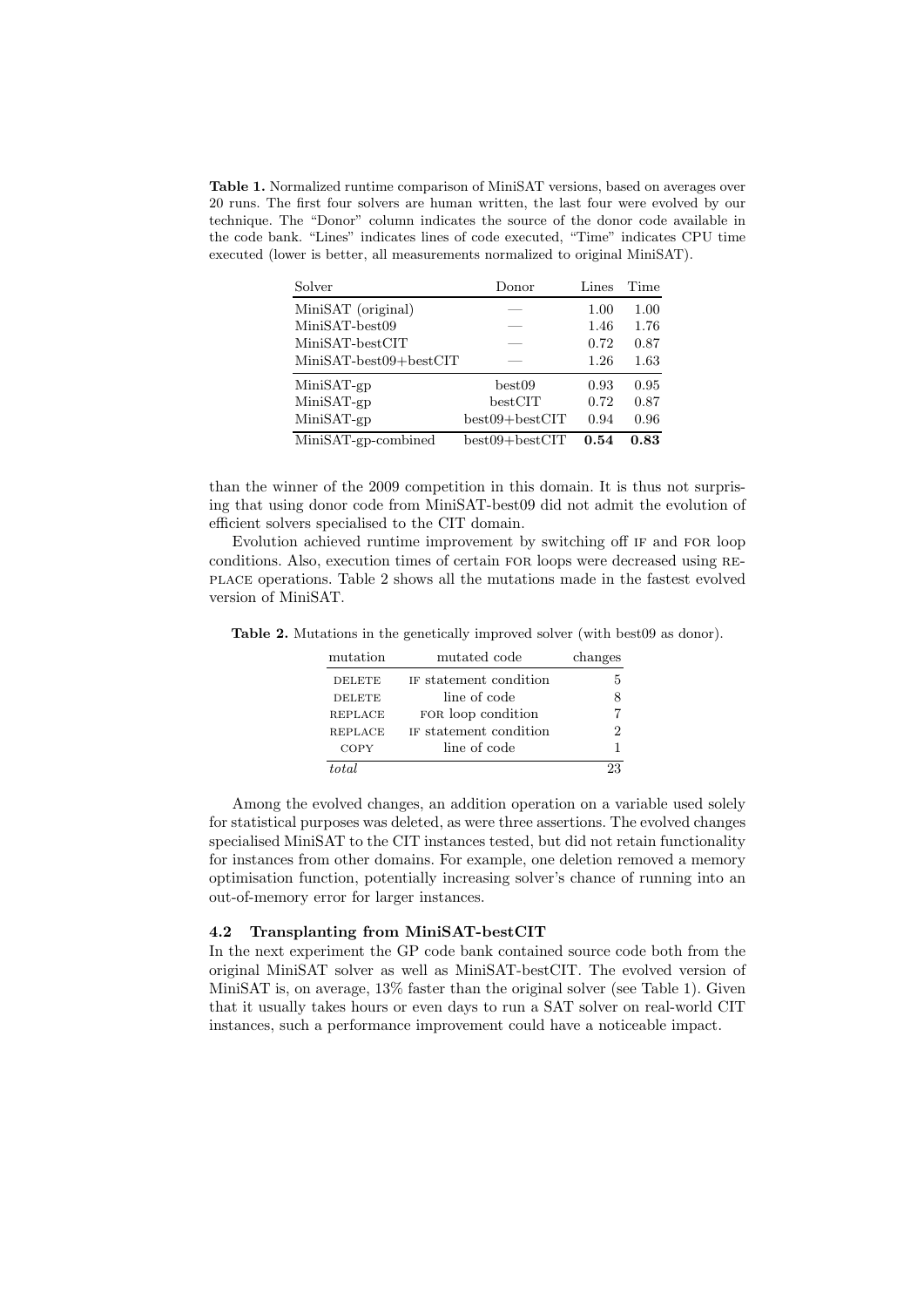The human-written MiniSAT-bestCIT solver also provides similar runtime results — in fact, the performance of our evolved version and the human-written version are not different in a statistically significant sense. The similarities can be explained by the changes made by the GP process, shown in Table 3.

Table 3. Mutations occurring in the genetically improved solver.

| mutation       | mutated code           | changes |
|----------------|------------------------|---------|
| <b>DELETE</b>  | line of code           |         |
| <b>REPLACE</b> | IF statement condition |         |
| total          |                        | 2       |

By replacing the if statement condition, the GP enabled a function that contained 95% of the 'new' human-written lines from MiniSAT-bestCIT. The other one-line deletion simply removed an assertion.

#### 4.3 Transplanting from MiniSAT-best09 and MiniSAT-bestCIT

Finally, we allowed evolution to inject code from both MiniSAT-best09 and MiniSAT-bestCIT. Runtime results are presented in Table 1: the best evolved program achieved 4% runtime improvement over the original solver.

Table 4 shows the set of changes produced by genetic improvement. Lines involved in about half of the mutations were never executed in the fastest genetically modified program. Thus, GP essentially removed dead code. Moreover, five assertions were removed as well as three updates to statistical variables. In four cases parts of code were replaced with semantically-equivalent (but not necessarily equally expensive) computations.

| mutation       | mutated code           | changes |
|----------------|------------------------|---------|
| DELETE         | IF statement condition | 10      |
| <b>DELETE</b>  | line of code           | 30      |
| <b>DELETE</b>  | FOR loop condition     | 10      |
| <b>REPLACE</b> | FOR loop condition     | 10      |
| <b>REPLACE</b> | IF statement condition | 4       |
| <b>REPLACE</b> | line of code           | 6       |
| COPY           | line of code           | 5       |
|                |                        | 75      |

Table 4. Mutations occurring in the genetically improved solver.

#### 4.4 Combining Results

In the previous experiment the GP identified a 'good change': a one-line modification that allowed 95% of the donor code to be executed. Even though the GP process produced individuals containing such a change, other mutations within all such individuals caused slower runtime or compilation errors. Our approach based on filtering holds out the promise of combining the best parts of all variants discovered.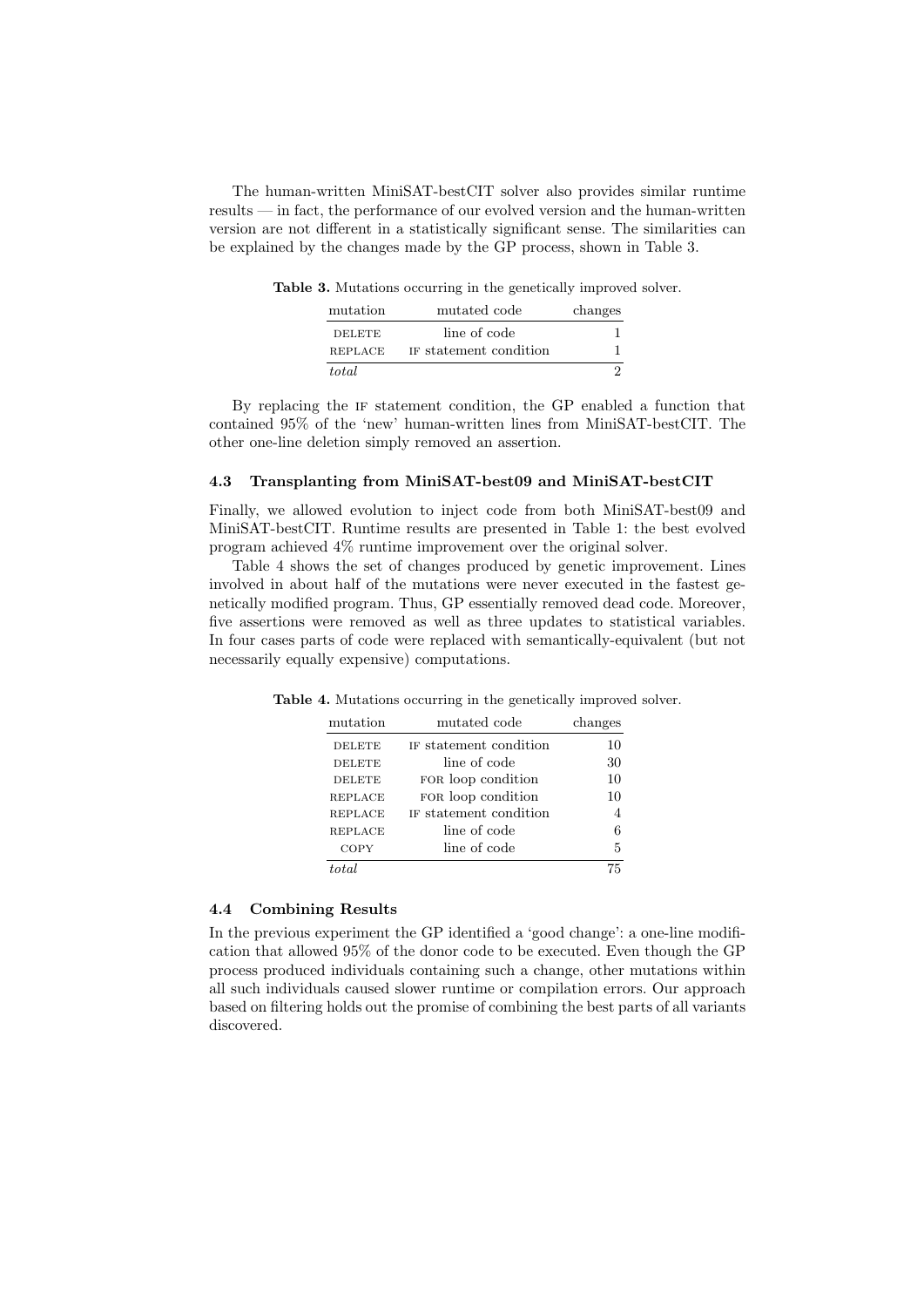We started with the individual composed of one mutation (see Section 2) with the best runtime performance, and iteratively added mutations from the next performant individual. Only changes that do not reduce performance or correctness are retained. The resulting 'combined' solver performs 17% faster than the original MiniSAT and outperforms all other human-written solvers considered by at least 4% (this difference is statistically significant, see Table 1).

In total, this version involved 56 evolved mutations. Eight among these were one-line assertion removals. Details of all the mutations selected are presented in Table 5.

Table 5. Mutations occurring in the combination of the fastest genetically improved solvers.

| mutation       | mutated code           | number of changes |
|----------------|------------------------|-------------------|
| <b>DELETE</b>  | IF statement condition | 9                 |
| <b>DELETE</b>  | line of code           | 22                |
| <b>DELETE</b>  | FOR loop condition     | 6                 |
| REPLACE        | FOR loop condition     | 8                 |
| REPLACE        | IF statement condition | 3                 |
| <b>REPLACE</b> | line of code           | 4                 |
| COPY           | line of code           | 4                 |
| total          |                        |                   |

By combining the synergistic optimisations found in the three best evolved individuals, our approach produced the fastest specialised SAT solver for CIT among all solvers developed by expert human programmers that were entered into the 2009 MiniSAT-hack competition. On the 130 benchmark instances this automatically-constructed solver performed better in 128 instances (in terms of lines of code executed). In the other two cases it was only slightly worse.

However, since small benchmarks were chosen for the training set, the evolved individual might not scale to larger problems. Manual inspection suggests that optimisations relevant to large instances may not be retained, but a systematic evaluation on separate instances is left to future work. However, we note that the evolved individual retained required functionality on the two-thirds of the instances that were held out for verification, even though it was only exposed to the other third for testing.

### 5 Summary of Related Work

Genetic improvement has been successfully used to automate the process of bug fixing [19]. GI has also been used to improve non-functional properties of relatively small laboratory programs [23], [27, 28, 29], as well as larger real world systems [17]. It has also been used to automatically migrate a system from one platform to another [18].

In this previous work on genetic improvement, GP was concerned with a single program; the program to be improved. Code is extracted, perhaps modified and then reinserted back into the program at a different location. The focus of the present paper on transplantation from multiple programs therefore denotes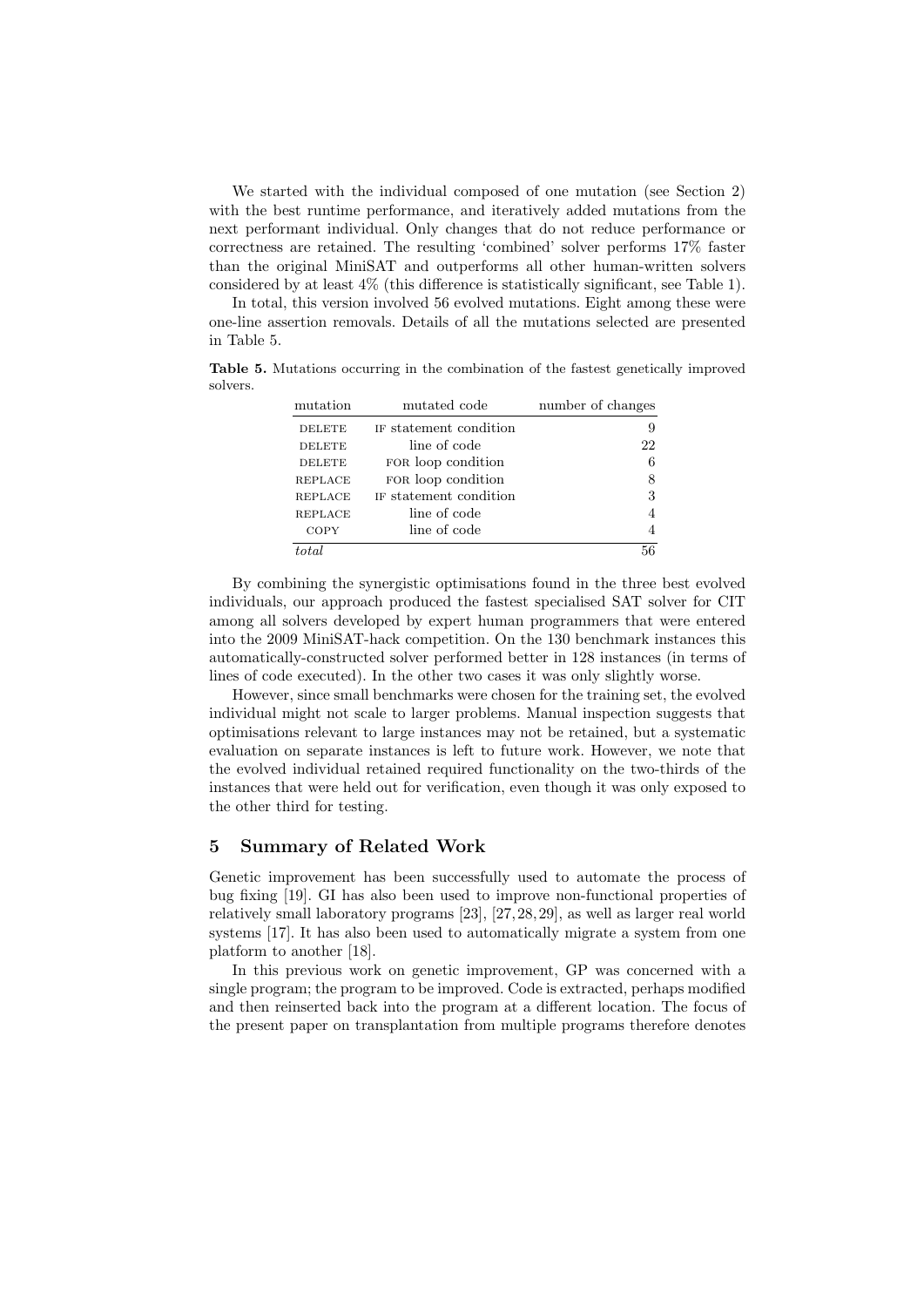an important departure from this previous literature. As a result of multiple transplantation, GP is no longer concerned with a single program to be improved, but multiple donor programs, from which code can be extracted to help guide genetic improvement.

The idea of code transplantation using GP was proposed by Harman et al. [15], but it has not hitherto been implemented, nor has it previously been demonstrated to be useful in practice. We are the first to use GP to implement and evaluate transplantation for genetic improvement.

The goal of improvement adopted by the present paper also differs from that of previous work on genetic improvement, which focused on improving non-functional properties, such as execution time [17], [23] and power consumption [28]. It has also been used to migrate code [18] and to improve functional properties (by fixing bugs) [2], [10], [13], [19]. In all of these scenarios, the full functionality of the original program is to be retained; part of the fitness function specifically checks for the absence of regression faults.

Instead we aim to specialise a program using genetic improvement; the full functionality of the original program therefore need not be retained. In this way, this specialisation-oriented genetic improvement is reminiscent of partial evaluation [5, 6], [11], which also seeks to achieve automated program specialisation. However, whereas partial evaluation uses meaning-preserving transformation to 'hard wire' parameter choices into code (thereby specialising it to those parameter choices), we use genetic programming to search for transplants that specialise a program to a class of inputs.

In preliminary experiments with MiniSAT [25] a varied set of instances from SAT competitions were used. However, this approach led to only very modest runtime improvements (up to 2%). We have significantly improved on this preliminary work using multi-donor transplantation to achieve a human-competitive 17% improvement.

#### 6 Conclusions

We evolved a specialised version of a  $C_{++}$  program using genetic improvement with transplants. Previously, genetic programming has successfully been applied to improve software behaviour of various systems leading to significant speedups. We investigated whether this could be achieved on a well-known software system that has been engineered by many expert human programmers. We specialised this program for a particular hard problem class and used a novel idea of code transplantation.

For our experiments we chose MiniSAT, a very popular Boolean satisfiability (SAT) solver that has been thoroughly studied. The MiniSAT-hack track of SAT competitions is specifically designed to encourage humans to make minor changes to MiniSAT code that could lead to significant runtime improvements, and hence lead to new insights into SAT solving technology. Thus this competition provides a natural source of genetic material for code transplants, as well as a natural baseline for assessing human-competitive results. We evaluated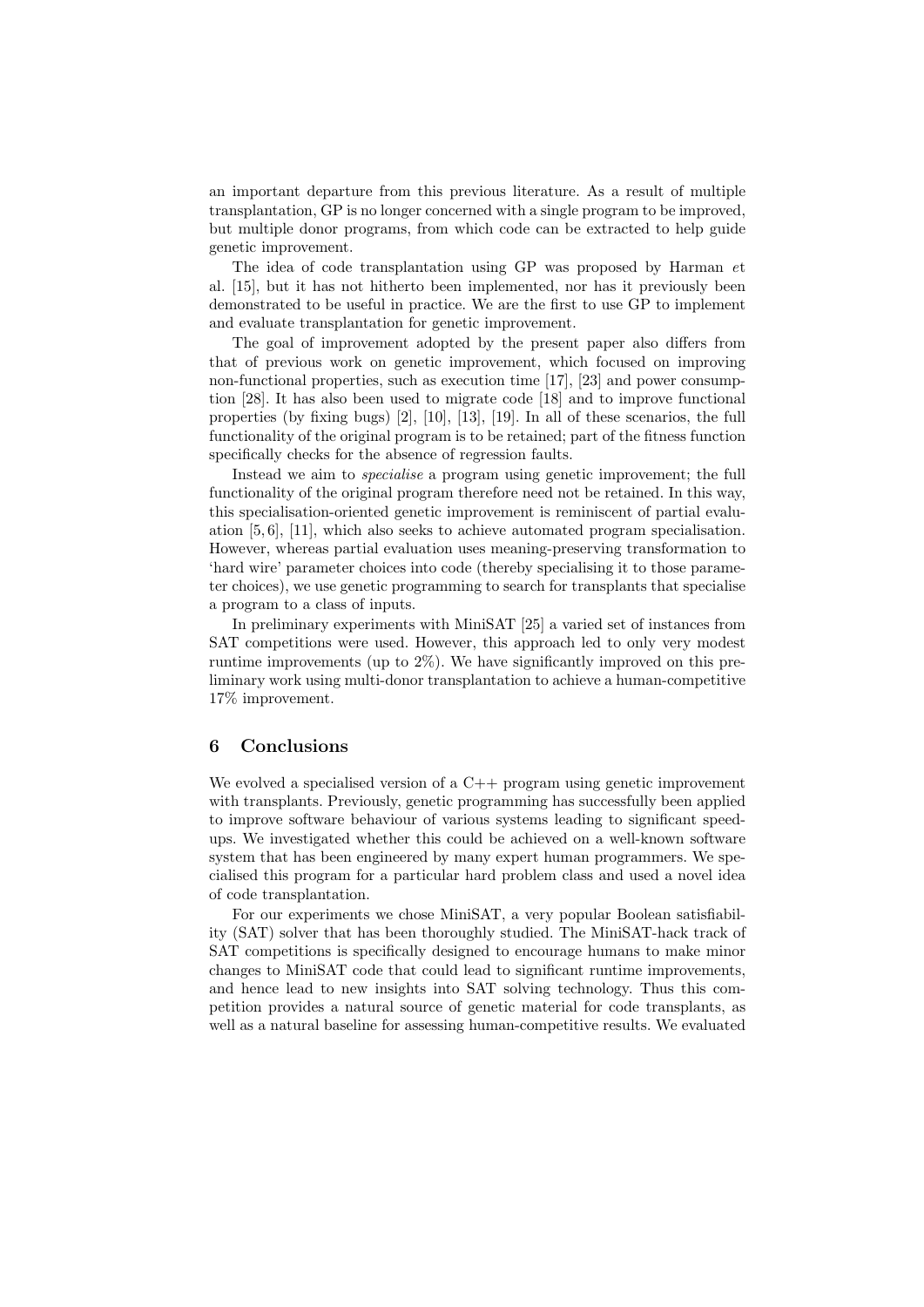how our automated approach applies to a particular application domain, namely Combinatorial Interaction Testing.

Our fastest evolved MiniSAT version achieved 13% runtime improvement over the original solver, similar to the best version of MiniSAT for CIT. By combining the synergistic optimisations from our individuals we achieved a 17% runtime improvement. For the CIT domain our evolved solver outperforms all of the human-written solvers entered into that competition.

# References

- 1. MiniSAT-hack track of SAT competition (2009), http://www.satcompetition. org/2009/, In 2009 this was part of the 12th International Conference on Theory and Applications of Satisfiability Testing
- 2. Arcuri, A., Yao, X.: A Novel Co-evolutionary Approach to Automatic Software Bug Fixing. In: Proceedings of the IEEE Congress on Evolutionary Computation (CEC '08). pp. 162–168. IEEE Computer Society, Hong Kong, China (1-6 June 2008)
- 3. Bader-El-Den, M.B., Poli, R.: Generating SAT local-search heuristics using a GP hyper-heuristic framework. In: Monmarché, N., Talbi, E.G., Collet, P., Schoenauer, M., Lutton, E. (eds.) Artificial Evolution. Lecture Notes in Computer Science, vol. 4926, pp. 37–49. Springer (2007)
- 4. Banbara, M., Matsunaka, H., Tamura, N., Inoue, K.: Generating combinatorial test cases by efficient SAT encodings suitable for CDCL SAT solvers. In: 17th International Conference on Logic for Programming, Artificial Intelligence and Reasoning, Yogyakarta, India. pp. 112–126 (2010)
- 5. Beckman, L., Haraldson, A., Oskarsson, O., , Sandewall, E.: A partial evaluator, and its use as a programming tool. Artificial Intelligence 7(4), 319–357 (1976)
- 6. Binkley, D., Danicic, S., Harman, M., Howroyd, J., Ouarbya, L.: A formal relationship between program slicing and partial evaluation. Formal Aspects of Computing 18(2), 103–119 (2006)
- 7. Cohen, D.M., Dalal, S.R., Fredman, M.L., Patton, G.C.: The AETG system: an approach to testing based on combinatorial design. IEEE Transactions on Software Engineering 23(7), 437–444 (1997)
- 8. Colbourn, C.: Covering Array Tables. http://www.public.asu.edu/~ccolbou/ src/tabby/catable.html (2013)
- 9. Eén, N., Sörensson, N.: An extensible SAT-solver. In: Theory and applications of satisfiability testing. pp. 502–518. Springer (2004)
- 10. Fry, Z.P., Landau, B., Weimer, W.: A human study of patch maintainability. In: International Symposium on Software Testing and Analysis (ISSTA'12). Minneapolis, Minnesota, USA (July 2012)
- 11. Futamura, Y.: Partial evaluation of computation process an approach to a compiler-compiler. Systems, Computers, Controls 2(5), 721–728 (Aug 1971)
- 12. Garvin, B.J., Cohen, M.B., Dwyer, M.B.: Evaluating improvements to a metaheuristic search for constrained interaction testing. Empirical Software Engineering 16(1), 61–102 (2011)
- 13. Goues, C.L., Dewey-Vogt, M., Forrest, S., Weimer, W.: A systematic study of automated program repair: Fixing 55 out of 105 bugs for \$8 each. In: International Conference on Software Engineering (ICSE 2012). Zurich, Switzerland (2012)